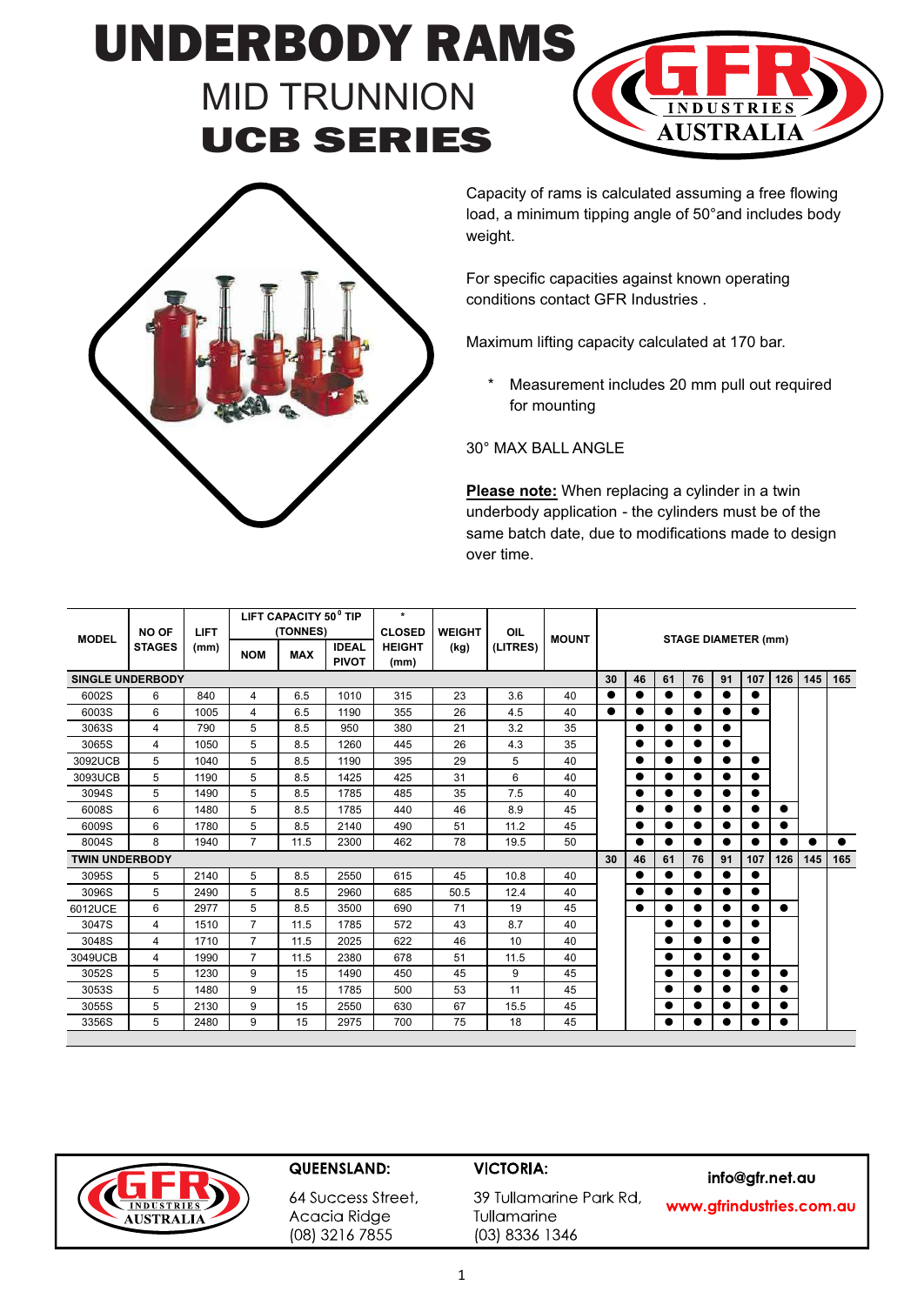# UNDERBODY RAMS MID TRUNNION









**33XX SERIES**

| <b>MODEL</b> | A   | *B  | C   | D   | Е  | F   | $\star$<br><b>CLOSED HEIGHT</b> | <b>BSP</b> | <b>SEAL KIT</b> |
|--------------|-----|-----|-----|-----|----|-----|---------------------------------|------------|-----------------|
| 6002S        | 230 | 160 | 112 | 155 | 40 | 124 | 315                             | 1/2"       | SKCY013         |
| 6003S        | 230 | 170 | 112 | 185 | 40 | 124 | 355                             | 1/2"       | SKCY013         |
| 3063S        | 215 | 160 | 112 | 220 | 40 | 112 | 380                             | 1/2"       | SKCY003         |
| 3065S        | 215 | 165 | 112 | 280 | 40 | 112 | 445                             | 1/2"       | SKCY003         |
| 3092UCB      | 230 | 170 | 112 | 225 | 40 | 124 | 395                             | 1/2"       | SKCY006         |
| 3093UCB      | 230 | 170 | 112 | 255 | 40 | 124 | 425                             | 1/2"       | SKCY006         |
| 3094S        | 230 | 170 | 112 | 315 | 40 | 124 | 485                             | 1/2"       | SKCY006         |
| 3095S        | 230 | 170 | 112 | 445 | 40 | 124 | 615                             | 1/2"       | SKCY006         |
| 3096UCB      | 230 | 170 | 112 | 515 | 40 | 124 | 685                             | 1/2"       | SKCY006         |
| 6008S        | 265 | 175 | 112 | 265 | 45 | 152 | 440                             | 1/2"       | SKCY031         |
| 6009S        | 265 | 175 | 112 | 315 | 45 | 152 | 490                             | 1/2"       | SKCY031         |
| 6012UCB      | 265 | 175 | 112 | 515 | 45 | 152 | 690                             | 1/2"       | SKCY031         |
| 8004S        | 320 | 270 | 112 | 192 | 45 | 190 | 462                             | 3/4"       | SKCY035         |
| 3047S        | 230 | 177 | 95  | 395 | 40 | 124 | 572                             | 1/2"       | SKCY004         |
| 3048S        | 230 | 177 | 95  | 445 | 40 | 124 | 622                             | 1/2"       | SKCY004         |
| 3049UCB      | 230 | 177 | 95  | 515 | 40 | 124 | 692                             | 1/2"       | SKCY004         |
| 3052S        | 265 | 185 | 95  | 265 | 45 | 152 | 450                             | 1/2"       | SKCY005         |
| 3053S        | 265 | 185 | 95  | 315 | 45 | 152 | 500                             | 1/2"       | SKCY005         |
| 3055S        | 265 | 185 | 95  | 445 | 45 | 152 | 630                             | 1/2"       | SKCY005         |
| 3356S        | 265 | 185 | 95  | 515 | 45 | 152 | 700                             | 1/2"       | SKCY005         |
| 4058S        | 320 | 268 | 107 | 210 | 45 | 190 | 478                             | 3/4"       | SKCY012         |
| 4059S        | 320 | 268 | 107 | 255 | 45 | 190 | 523                             | 3/4"       | SKCY012         |
| 4060S        | 320 | 268 | 107 | 325 | 45 | 190 | 593                             | 3/4"       | SKCY012         |
| 4062S        | 320 | 268 | 107 | 445 | 45 | 190 | 713                             | 3/4"       | SKCY012         |
| 5010S        | 320 | 265 | 107 | 670 | 45 | 190 | 935                             | 3/4"       | SKCY011         |



### QUEENSLAND:

**VICTORIA:** 

info@gfr.net.au

64 Success Street, Acacia Ridge (08) 3216 7855

39 Tullamarine Park Rd, Tullamarine (03) 8336 1346

www.gfrindustries.com.au